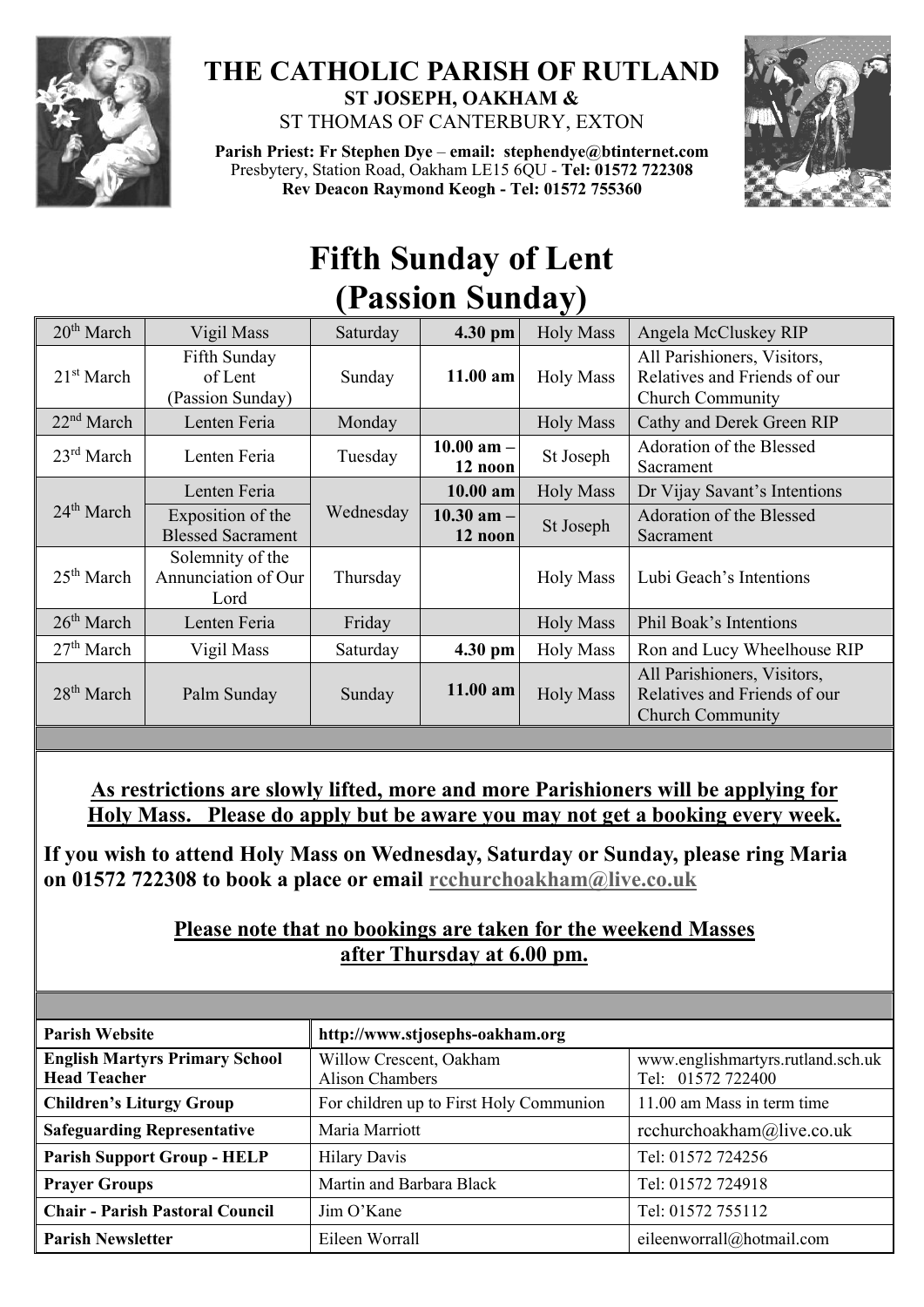**Please pray for the following who are ill:** *Colleen Lully, Mary Hurst, Sarah Ennis, Marie-Jeanne LloydHughes, Philip Quinn, Teresa Thompson, Claire Smith, Sharon Larkworthy, Halina Woolford, Elizabeth Fay, Myra Smith, Janet and Barry Chalmers-Stevens, Fr David Bowler, Annie Welsh, Daniel Dopson, Floss Jepson, Joy Widdows, Krystyna Chritchlow, Sally Blythin, Dennis Trevor, Richard Goodger, Jim Whalley, Anne Stevenson, Fr John Trenchar, Elisabeth Simpson, Florence Valentine, Alison Pepperdine. Neil Mackenzie, David Price, Brian Jiggins and Fr Kevin Gradwell*  If you cannot see your loved one's name in this sick list online you need to sign a consent form – please email Maria at [rcchurchoakham@live.co.uk](mailto:rcchurchoakham@live.co.uk)

**Anniversaries**  *Peter Rowley, Colin Scott, Maurice Hartwell, Christopher Morris, Ronald Farnworth, Rose Perry, Marjorie Burke, Audrey Rosevear and Henry Harper*

| <b>Last Week's Collection</b><br>Envelopes<br>£108.00<br>Loose Plate<br>£48.00<br><b>Standing Orders</b><br>£650.00<br>£806.00<br>Total                                                         | <b>Spiritual Communion</b><br>My Jesus,<br>I believe that You are present in the Most Holy Sacrament.<br>I love You above all things,<br>and I desire to receive You into my soul.                                                       |
|-------------------------------------------------------------------------------------------------------------------------------------------------------------------------------------------------|------------------------------------------------------------------------------------------------------------------------------------------------------------------------------------------------------------------------------------------|
| <b>Holy Mass Intentions</b><br>Fr Stephen is running about three<br>months behind due to a number of<br>reasons. Please be patient $-$ your<br>Holy Mass hasn't been forgotten.<br>Many thanks. | Since I cannot at this moment receive You Sacramentally,<br>come at least spiritually into my heart.<br>I embrace You as if You were already there<br>and unite myself wholly to You.<br>Never permit me to be separated from You. Amen. |

**Tuesday 23rd March** has been designated as a **National Day of Reflection** to mark the anniversary of the first national lockdown due to COVID-19. The Bishops' Conference of England and Wales have asked us all to make this a Day of Prayer. Please note that St Joseph's will be open for Adoration and Prayer from 10.00 am – 12.00 noon.

**Bishop Patrick's Lenten Talks** You are invited to join Bishop Patrick and people from across the diocese this Lent in reflecting on our relationship with God. To be a disciple of Jesus means to know and love him, but to also know we are known and loved by him too. Bishop Patrick will give the second of two talks on Zoom exploring God's Love for us and how we can respond to it. This will take place on **Thursday 25th March** at **7.00pm** entitled **Knowing the Love of God** (understanding our identity as God's sons and daughters). The talk will include input from Bishop Patrick, a time for questions and answers, and small group discussion. You can register for this talk on the diocesan website: www.dioceseofnottingham.uk

**Deacon Raymond** will be doing the Stations of the Cross on ZOOM on a Friday evening at 7.00 pm – details below. Join Zoom Meeting:

https://us02web.zoom.us/j/7519944311?pwd=NU9jaUFNQS93Vm1GbTZVNDFuVG01UT09

**Fr Richard** from Elston Hermitage will be the celebrant this Sunday. Please make him welcome!

**Keeping in Touch** If you would like a fellow parishioner to phone you for a chat and keep in touch with what's going on, please email Hilary at hilaryj@uwclub.net with your telephone number or give her a call on 01572 724256. If you have time to spare and would like to be on our list of telephone HELPers that would be really useful. Please contact Hilary as above.

| Critters for Sale – Aid for Chad and Peru There will be $\vert$ Planned Giving Envelopes The envelopes for the        |                                       |  |  |
|-----------------------------------------------------------------------------------------------------------------------|---------------------------------------|--|--|
| a stall after Mass on Saturday, Sunday and Wednesday for   financial year 2021/22 are now available and will be given |                                       |  |  |
| you to buy your Aid for Chad and Peru Critters - cost £2.50 $\mid$ to you by stewards when you attend St Joseph's.    |                                       |  |  |
| each (Easter eggs).                                                                                                   | Many thanks for your ongoing support. |  |  |

**English Martyrs School News**

The children have enjoyed their first week back at school and all the staff are thrilled to have a school full of happy faces again! The children celebrated World Book Day by coming to school in their pyjamas and enjoying lots of fun activities throughout the day, starting with a special breakfast in their classrooms!

Year 4 had a virtual presentation from the Rutland Osprey Team learning about their amazing journey from Africa to Rutland.

## **Holy Mass Bookings for Holy Week**

We will be taking requests to attend Holy Mass during Holy Week from Monday 22<sup>nd</sup> March. As usual, please email Maria at [rcchurchoakham@live.co.uk](mailto:rcchurchoakham@live.co.uk) to request a place at the following:

Palm/Passion Sunday - Mass - Saturday 4.30 pm; Sunday 11.00 am

Holy Thursday - Mass of the Lord's Supper at 7.30 pm

Good Friday - Celebration of the Lord's Passion at 3.00 pm

Easter Vigil – Saturday at 4.30 pm

Easter Sunday - Mass at 11.00 am

Please feel free to apply for any of the Holy Masses above, however, I may not be able to accommodate all of your requests. As usual, you will receive a confirmation email with details of your booking. Please do not turn up without a confirmed booking.

Please see Deacon Raymond's information attached to this email also available on the website<http://www.stjosephs-oakham.org/>